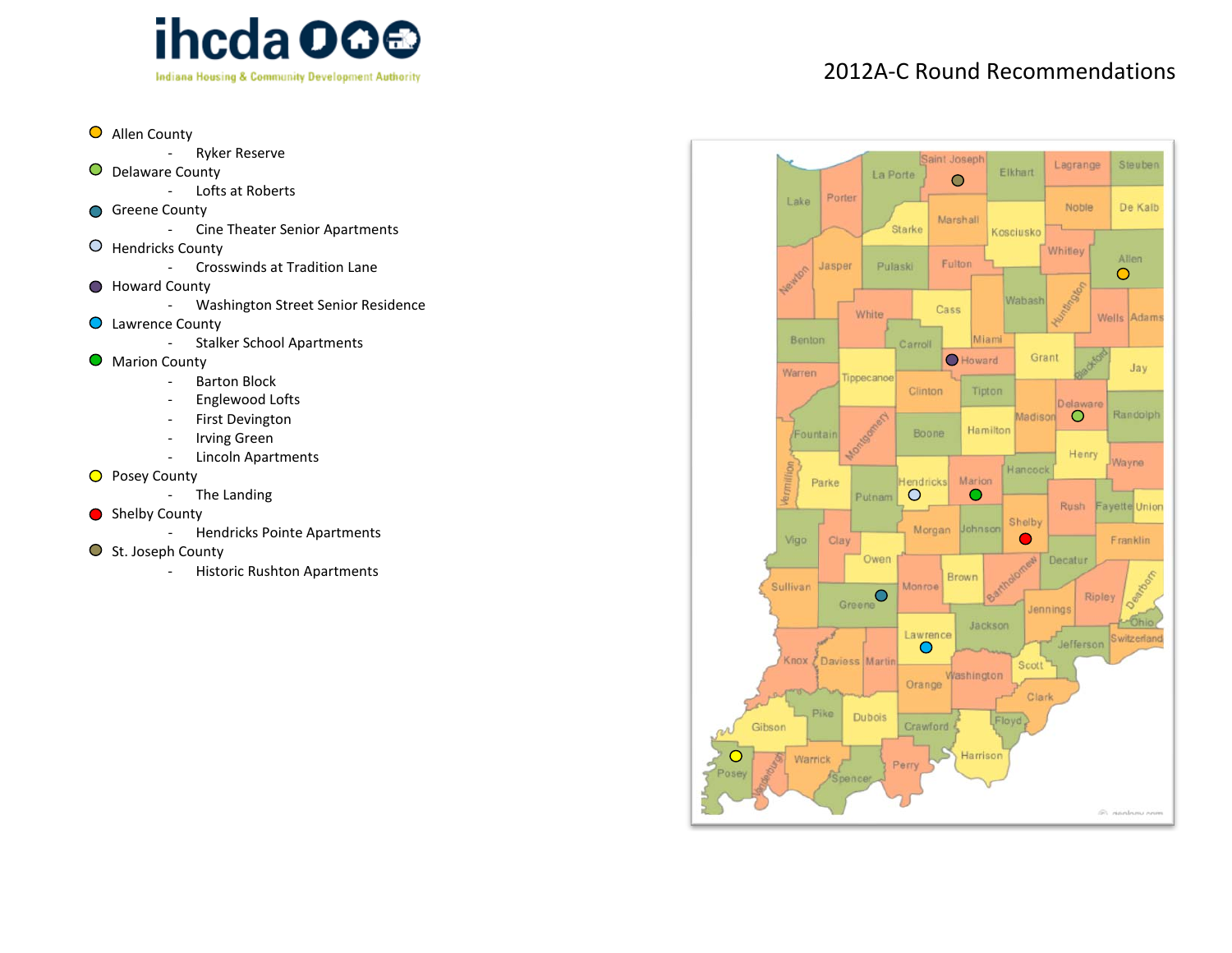

Project Name: Barton Block Site Location:  $555$  Massachusetts Ave. Indianapolis, IN 46202 Marion County Project Type: NC Owner: Barton Block, LP Bruce R. Baird 1919 N. Meridian St. Indianapolis, IN 46202 Developer **Insight Development Corp.** # of Units at Each Set-Aside Unit Mix 60% of AMI: 18 18 0 Bedroom: 0 50% of AMI: 18 One Bedroom: 41 40% of AMI: 14 Two Bedrooms: 20 30% of AMI: 11 Three Bedrooms: 0 Market: 0 0 0 Four Bedrooms: 0

| <b>Total Development Cost:</b>                   | \$11,486,210               |
|--------------------------------------------------|----------------------------|
| RHTC's Requested:<br>RHTC's Recommended:         | \$1,170,377<br>\$1,170,377 |
| Home Funds Requested:                            | \$0                        |
| Development Fund Request:                        | \$0                        |
| <b>Application Number:</b><br><b>BIN Number:</b> | 2012A-C-005<br>IN-12-00100 |
| Final Score:                                     | 153.5                      |
| Set Aside:                                       | Large City                 |

Total: 61



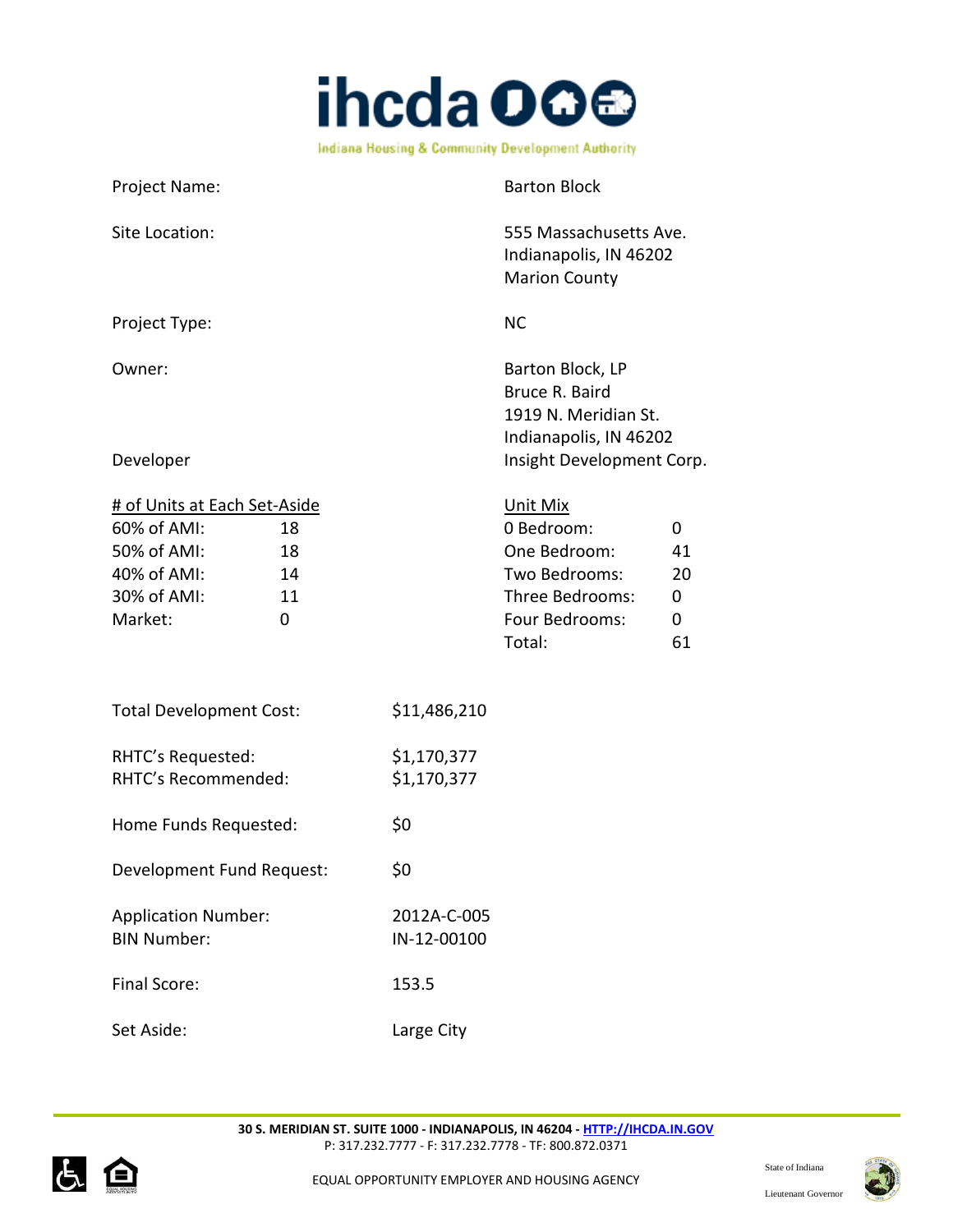

| Project Name:                                                                                       |                                   | <b>Cine Theater Senior Apartments</b> |                                                                                                               |                                |
|-----------------------------------------------------------------------------------------------------|-----------------------------------|---------------------------------------|---------------------------------------------------------------------------------------------------------------|--------------------------------|
| Site Location:                                                                                      |                                   |                                       | 155 N. Main St.<br>Linton, IN 47441<br><b>Greene County</b>                                                   |                                |
| Project Type:                                                                                       |                                   |                                       | $\mathsf R$                                                                                                   |                                |
| Owner:                                                                                              |                                   |                                       | Cine, LP<br>Jeffrey A. Doris<br>4832 N. SR 157<br>Bloomfield, IN 47424                                        |                                |
| Developer                                                                                           |                                   |                                       | Linton Redevelopment, Inc.                                                                                    |                                |
| # of Units at Each Set-Aside<br>60% of AMI:<br>50% of AMI:<br>40% of AMI:<br>30% of AMI:<br>Market: | 12<br>18<br>6<br>5<br>$\mathbf 0$ |                                       | <b>Unit Mix</b><br>0 Bedroom:<br>One Bedroom:<br>Two Bedrooms:<br>Three Bedrooms:<br>Four Bedrooms:<br>Total: | 13<br>16<br>12<br>0<br>0<br>41 |
| <b>Total Development Cost:</b>                                                                      |                                   | \$5,841,339                           |                                                                                                               |                                |
| RHTC's Requested:<br>RHTC's Recommended:                                                            |                                   | \$713,000<br>\$654,884                |                                                                                                               |                                |
| Home Funds Requested:                                                                               |                                   | \$0                                   |                                                                                                               |                                |
| Development Fund Request:                                                                           |                                   | \$0                                   |                                                                                                               |                                |
| <b>Application Number:</b><br><b>BIN Number:</b>                                                    |                                   | 2012A-C-013<br>IN-12-00200            |                                                                                                               |                                |
| Final Score:                                                                                        |                                   | 161                                   |                                                                                                               |                                |
| Set Aside:                                                                                          |                                   | Community Impact                      |                                                                                                               |                                |



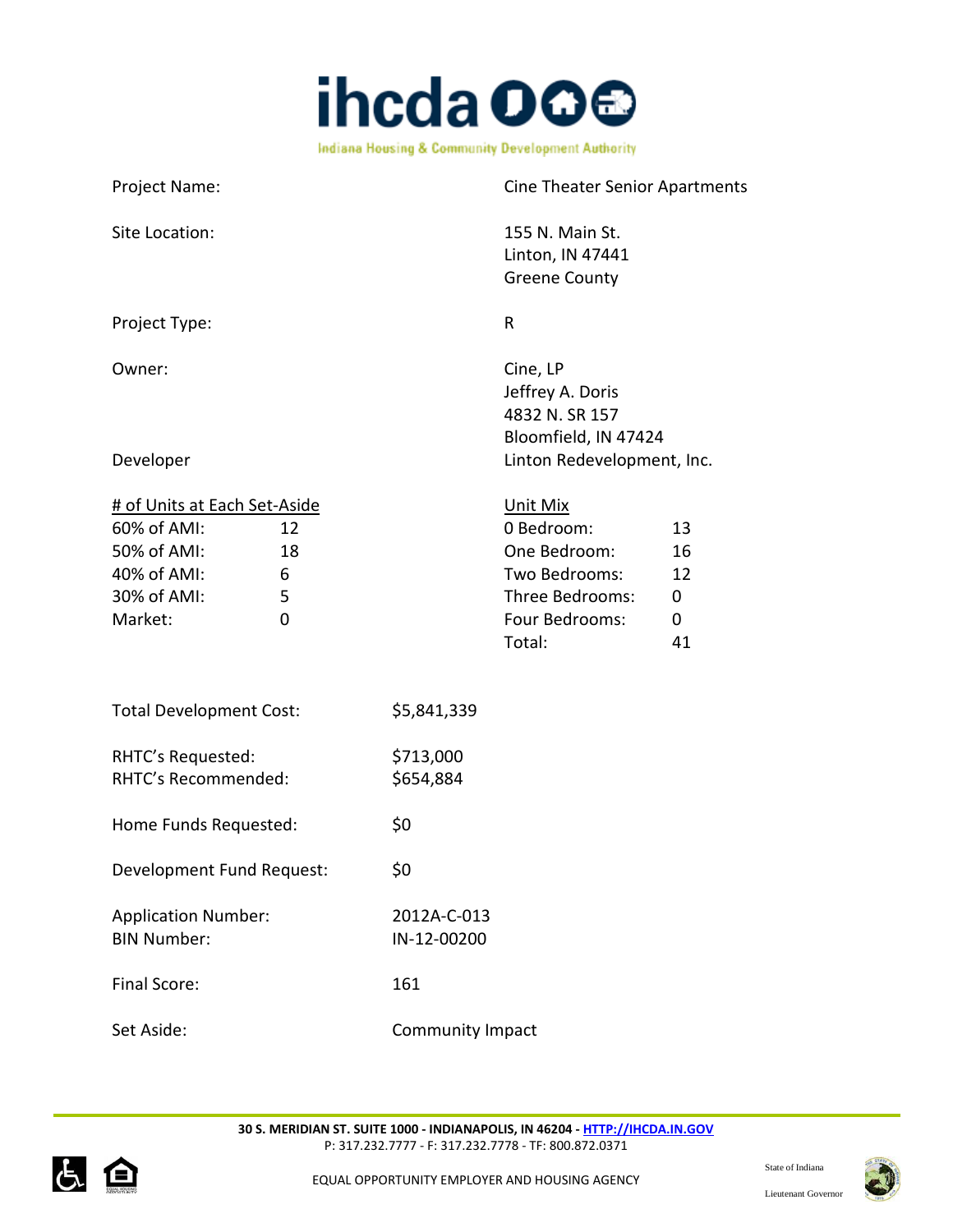

| Project Name:                                                                                            |                      |                                          | <b>Crosswinds at Tradition Lane</b>                                                                             |                                |
|----------------------------------------------------------------------------------------------------------|----------------------|------------------------------------------|-----------------------------------------------------------------------------------------------------------------|--------------------------------|
| Site Location:                                                                                           |                      |                                          | 0 Tradition Lane<br>Danville, IN 46122<br><b>Hendricks County</b>                                               |                                |
| Project Type:                                                                                            |                      |                                          | <b>NC</b>                                                                                                       |                                |
| Owner:                                                                                                   |                      |                                          | Crosswinds at Tradition Lane, L.P.<br>Jeffrey L. Kittle<br>500 E. 96th St., Suite 300<br>Indianapolis, IN 46240 |                                |
| Developer                                                                                                |                      |                                          | Herman and Kittle Properties, Inc.                                                                              |                                |
| # of Units at Each Set-Aside<br>60% of AMI:<br>50% of AMI:<br>40% of AMI:<br>30% of AMI:<br>Market:<br>0 | 23<br>23<br>19<br>15 |                                          | Unit Mix<br>0 Bedroom:<br>One Bedroom:<br>Two Bedrooms:<br>Three Bedrooms:<br>Four Bedrooms:<br>Total:          | 0<br>24<br>32<br>16<br>8<br>80 |
| <b>Total Development Cost:</b>                                                                           |                      | \$10,677,557                             |                                                                                                                 |                                |
| RHTC's Requested:<br>RHTC's Recommended:                                                                 |                      | \$1,081,750<br>\$1,033,918               |                                                                                                                 |                                |
| Home Funds Requested:<br>Home Funds Recommended:                                                         |                      | \$0<br>\$300,000                         |                                                                                                                 |                                |
| Development Fund Request:<br>Development Fund Recommended: \$0                                           |                      | \$300,000                                |                                                                                                                 |                                |
| <b>Application Number:</b><br><b>BIN Number:</b><br><b>HOME Award Number:</b>                            |                      | 2012A-C-016<br>IN-12-00300<br>HM-011-016 |                                                                                                                 |                                |
| Final Score:                                                                                             |                      | 152.5                                    |                                                                                                                 |                                |

Set Aside: National Rural Rural



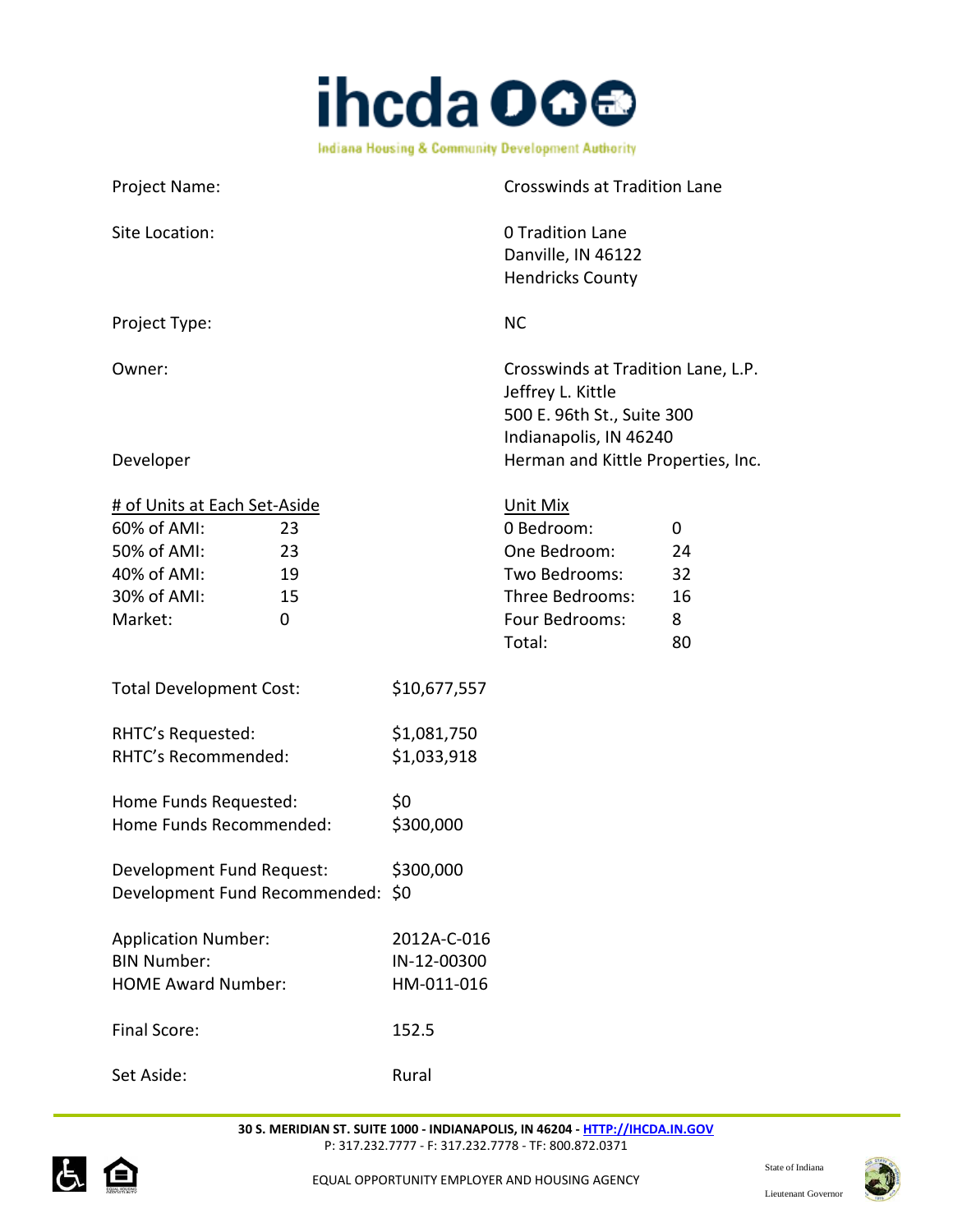

| Project Name:                                                                                       |                       |                        | <b>Englewood Lofts</b>                                                                                     |                                        |
|-----------------------------------------------------------------------------------------------------|-----------------------|------------------------|------------------------------------------------------------------------------------------------------------|----------------------------------------|
| Site Location:                                                                                      |                       |                        | 1249 N. Alabama<br>Indianapolis, IN 46202<br><b>Marion County</b>                                          |                                        |
| Project Type:                                                                                       |                       |                        | <b>AR</b>                                                                                                  |                                        |
| Owner:                                                                                              |                       |                        | Englewood Lofts, L.P.<br><b>Gina Dillman Hoskins</b><br>860 E. 86th St., Suite 5<br>Indianapolis, IN 46240 |                                        |
| Developer                                                                                           |                       |                        | <b>Housing Directions, LLC</b>                                                                             |                                        |
| # of Units at Each Set-Aside<br>60% of AMI:<br>50% of AMI:<br>40% of AMI:<br>30% of AMI:<br>Market: | 7<br>6<br>6<br>5<br>0 |                        | Unit Mix<br>0 Bedroom:<br>One Bedroom:<br>Two Bedrooms:<br>Three Bedrooms:<br>Four Bedrooms:<br>Total:     | 0<br>15<br>9<br>$\mathbf 0$<br>0<br>24 |
| <b>Total Development Cost:</b>                                                                      |                       | \$5,144,065            |                                                                                                            |                                        |
| RHTC's Requested:<br>RHTC's Recommended:                                                            |                       | \$548,906<br>\$548,906 |                                                                                                            |                                        |
| Home Funds Requested:                                                                               |                       | \$0                    |                                                                                                            |                                        |
| Development Fund Request:                                                                           |                       | \$0                    |                                                                                                            |                                        |

Set Aside: Preservation

Final Score: 148.5

Application Number: 2012A-C-017 BIN Number: IN-12-00400



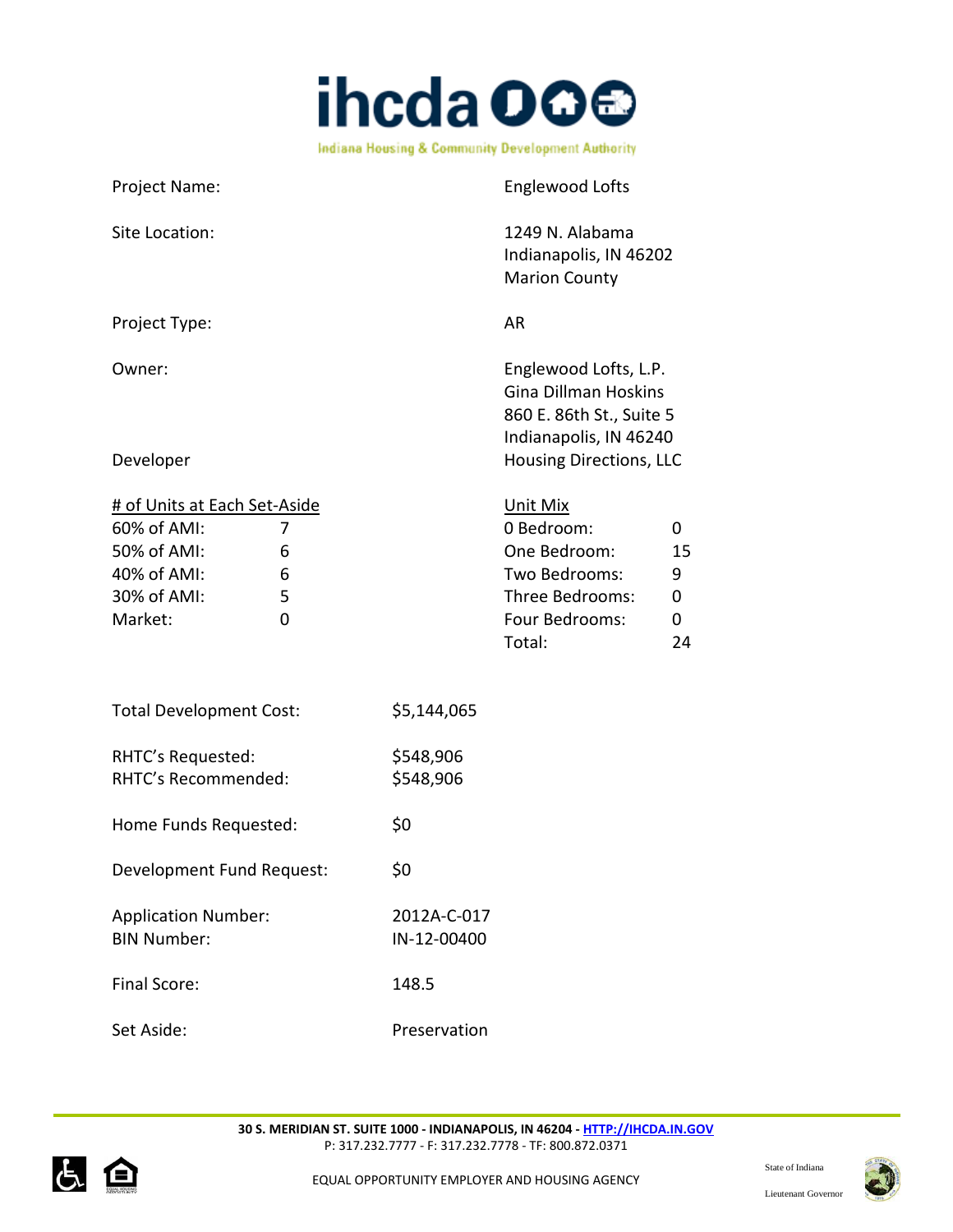

Project Name: The Contract of the Project Name: Site Location: 5940 Staughton Dr. Indianapolis, IN 46228 Marion County Project Type: NC Owner: Communication Communication Communication Communication Communication Communication Communication Communication Communication Communication Communication Communication Communication Communication Communication Commu Gary Hobbs 5902 E. 34th St., Suite I Indianapolis, IN 46218 Developer BWI, LLC # of Units at Each Set-Aside Unit Mix 60% of AMI: 11 0 Bedroom: 0 50% of AMI: 11 One Bedroom: 12 40% of AMI: 13 Two Bedrooms: 36 30% of AMI: 13 Three Bedrooms: 0 Market: 0 0 Four Bedrooms: 0 Total: 48 Total Development Cost: \$8,295,727 RHTC's Requested: \$813,571 RHTC's Recommended: \$813,571 Home Funds Requested: \$0 Development Fund Request: \$500,000 Development Fund Recommended: \$500,000

Application Number: 2012A-C-019 BIN Number: IN-12-00500 DF Award Number: DFL-012-138 Final Score: 144

Set Aside: Preservation



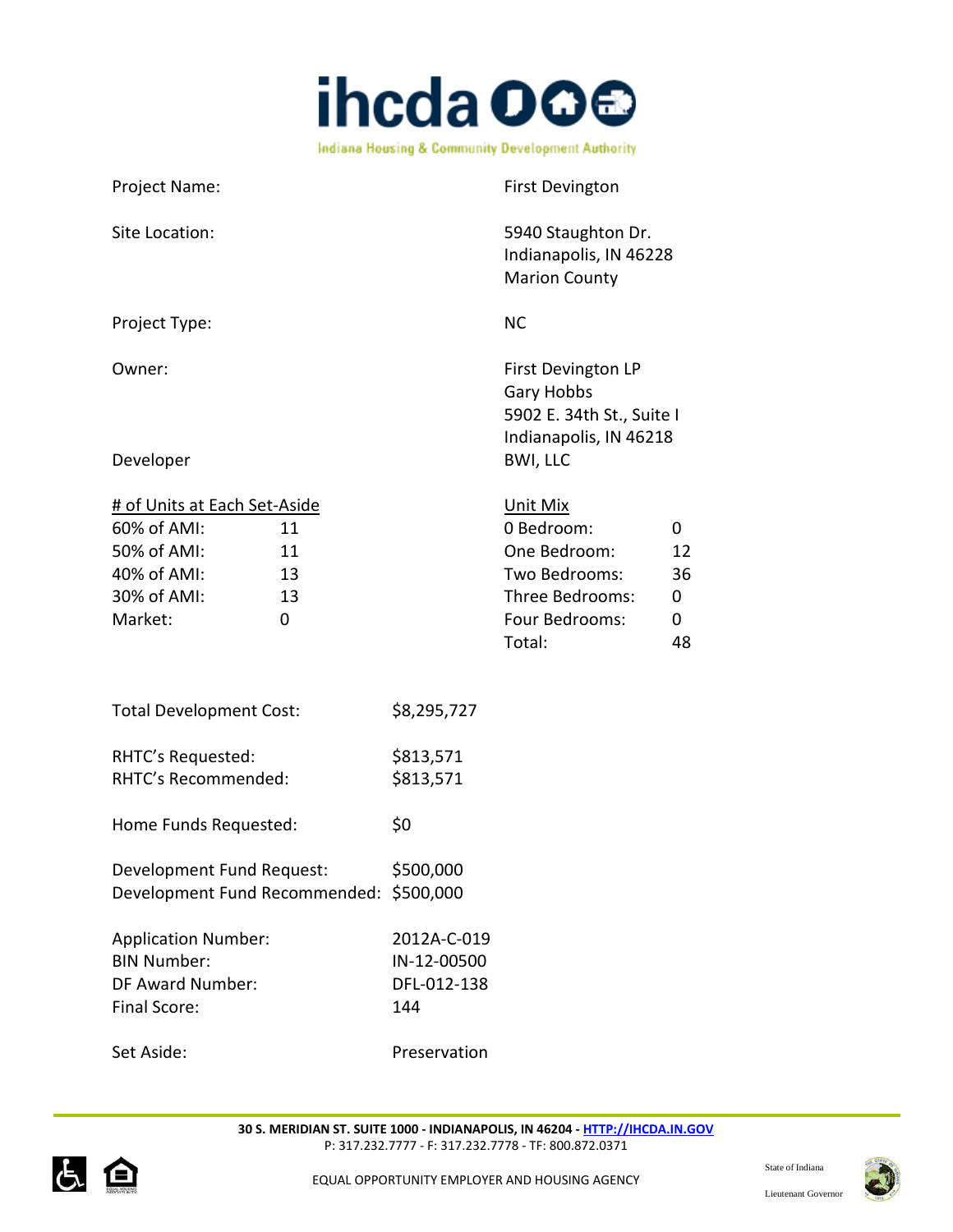

Project Name: Hendricks Pointe Apartments Site Location: 415 W. Taylor St. Shelbyville, IN 46176 Shelby County Project Type: NC/R Owner: Hendricks Pointe Apartments, LP Ronda Shrewsbury 111 N. Rangeline Rd. Carmel, IN 46032 Developer **Developer RealAmerica Development** # of Units at Each Set-Aside Set Aside: Community Impact Unit Mix 60% of AMI: 11 0 Bedroom: 0 50% of AMI: 10 One Bedroom: 18 40% of AMI: 9 Two Bedrooms: 15 30% of AMI: 7 Three Bedrooms: 4 Market: 0 0 0 Four Bedrooms: 0 Total: 37 Total Development Cost: \$7,167,003 RHTC's Requested: \$764,507 RHTC's Recommended: \$759,000 Home Funds Requested: \$0 Development Fund Request: \$0 Application Number: 2012A-C-023 BIN Number: IN-12-00600 Final Score: 167.75





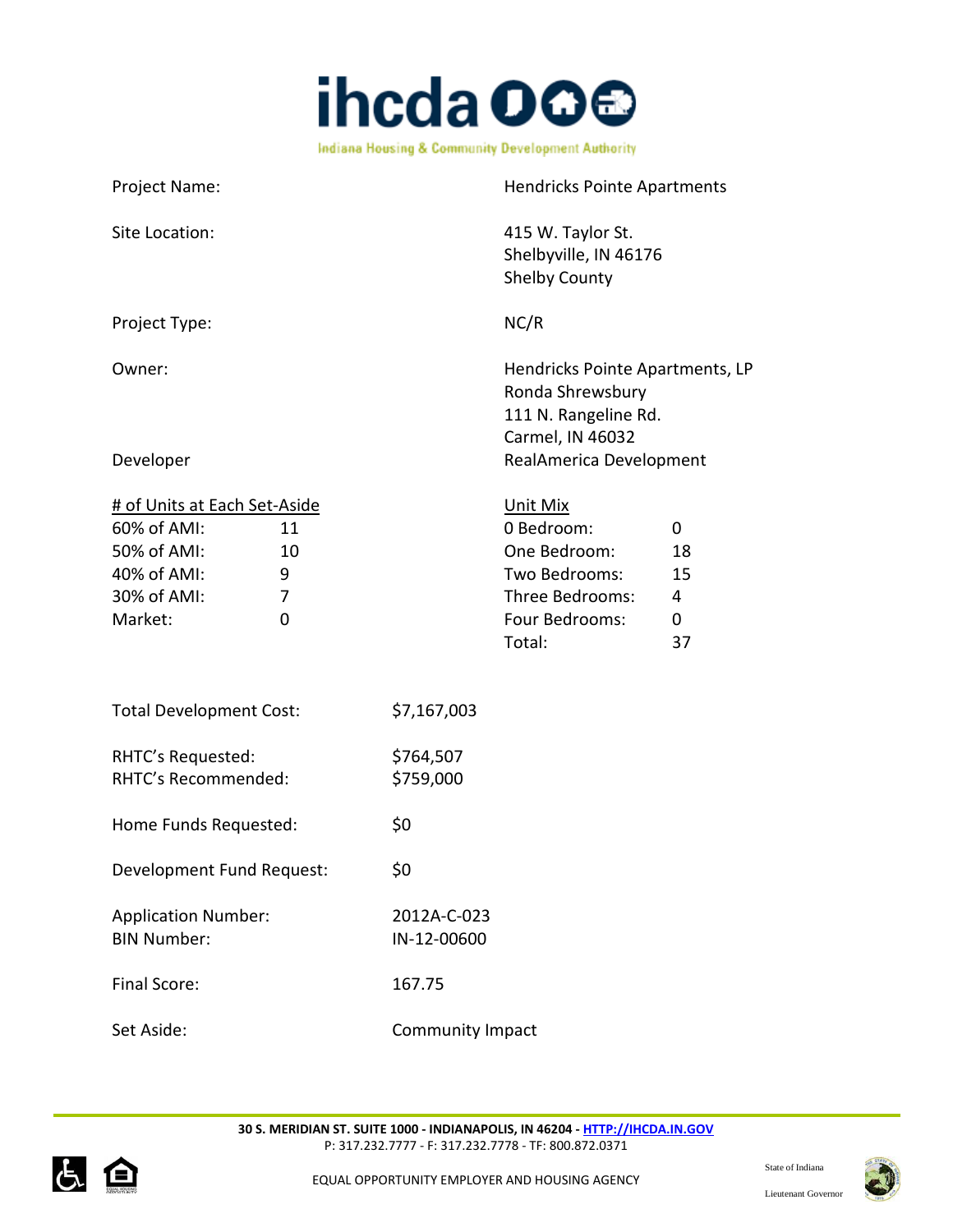

| Project Name:                                                                                       |                                                      |                        | <b>Historic Rushton Apartments</b>                                                                                                      |                              |
|-----------------------------------------------------------------------------------------------------|------------------------------------------------------|------------------------|-----------------------------------------------------------------------------------------------------------------------------------------|------------------------------|
| Site Location:                                                                                      |                                                      |                        | 501 W. Washington St.<br>South Bend, IN 46601<br>St. Joseph County                                                                      |                              |
| Project Type:                                                                                       |                                                      |                        | $\mathsf{R}$                                                                                                                            |                              |
| Owner:<br>Developer                                                                                 |                                                      |                        | <b>Historic Rushton LP</b><br>Mr. Marco Mariani<br>803 Lincoln Way West<br>South Bend, IN 46616<br>South Bend Heritage Foundation, Inc. |                              |
| # of Units at Each Set-Aside<br>60% of AMI:<br>50% of AMI:<br>40% of AMI:<br>30% of AMI:<br>Market: | 6<br>10<br>$\overline{7}$<br>$\mathbf 0$<br>$\Omega$ |                        | Unit Mix<br>0 Bedroom:<br>One Bedroom:<br>Two Bedrooms:<br>Three Bedrooms:<br>Four Bedrooms:<br>Total:                                  | 5<br>15<br>3<br>0<br>0<br>23 |
| <b>Total Development Cost:</b>                                                                      |                                                      | \$3,529,063            |                                                                                                                                         |                              |
| RHTC's Requested:<br>RHTC's Recommended:                                                            |                                                      | \$331,552<br>\$331,552 |                                                                                                                                         |                              |
| Home Funds Requested:                                                                               |                                                      | \$0                    |                                                                                                                                         |                              |
| Development Fund Request:                                                                           |                                                      | \$0                    |                                                                                                                                         |                              |
| <b>Application Number:</b>                                                                          |                                                      | 2012A-C-024            |                                                                                                                                         |                              |

**30 S. MERIDIAN ST. SUITE 1000 - INDIANAPOLIS, IN 46204 - [HTTP://IHCDA.IN.GOV](http://ihcda.in.gov/)** P: 317.232.7777 - F: 317.232.7778 - TF: 800.872.0371

Set Aside: Preservation

BIN Number: IN-12-00700

Final Score: 139



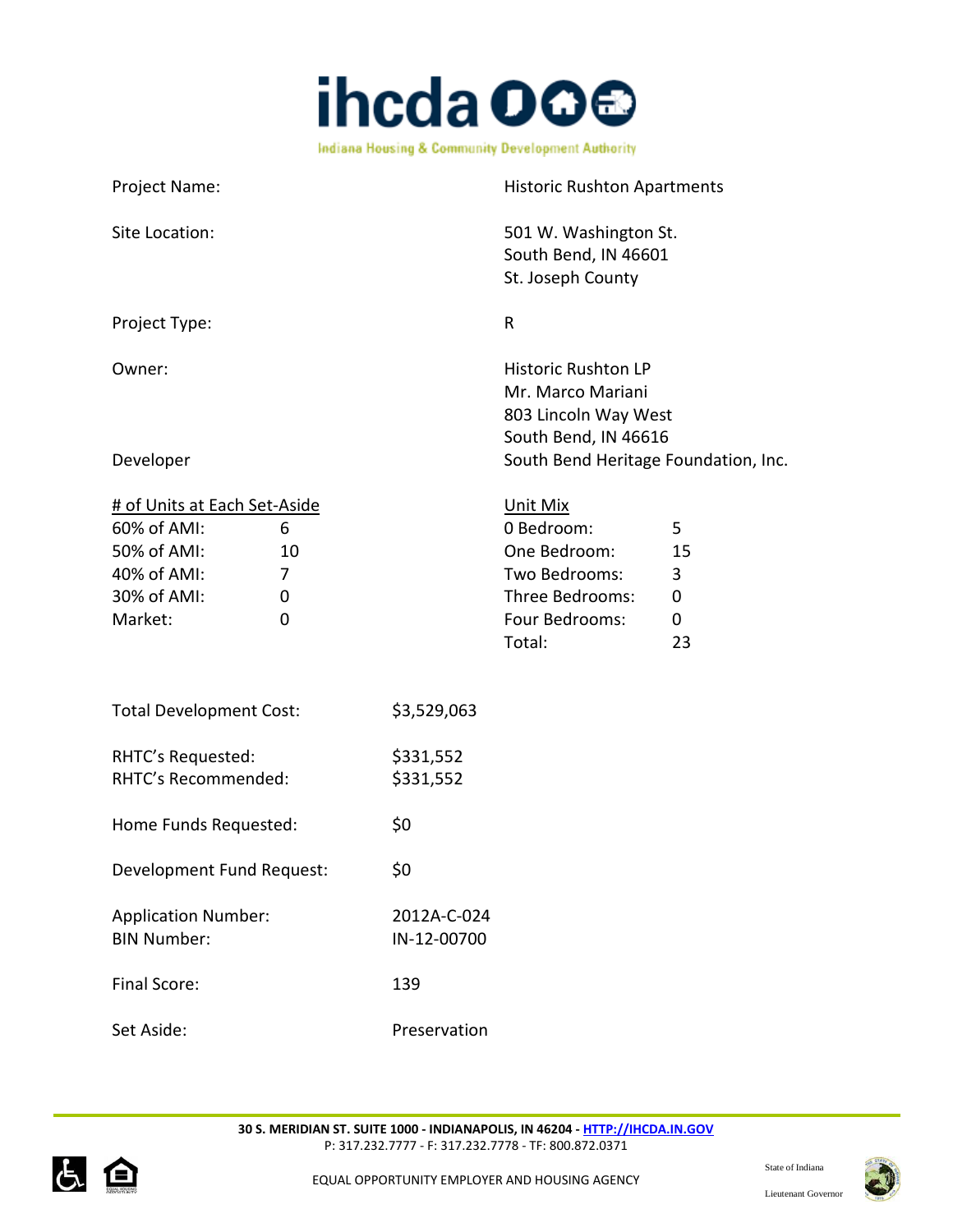

Project Name: Irving Green Site Location: 5855 E. Washington St. Indianapolis, IN 46219 Marion County Project Type: NC Owner: 5855, LP Amandula Anderson 338 S. Arlington Ave., Suite 202 Indianapolis, IN 46219 Developer **IDO** and Irvington Partners, LLC # of Units at Each Set-Aside Unit Mix 60% of AMI: 14 0 Bedroom: 8 50% of AMI: 14 One Bedroom: 36 40% of AMI: 13 Two Bedrooms: 6 30% of AMI: 9 Three Bedrooms: 0 Market: 0 0 0 Four Bedrooms: 0 Total: 50 Total Development Cost: \$8,950,985 RHTC's Requested:  $$979,900$ RHTC's Recommended: \$979,900 Home Funds Requested: \$0 Development Fund Request: \$500,000 Development Fund Recommended: \$500,000 Application Number: 2012A-C-026 BIN Number: IN-12-00800

Final Score: 144

Set Aside: The Preservation

DF Award Number: DFL-012-139



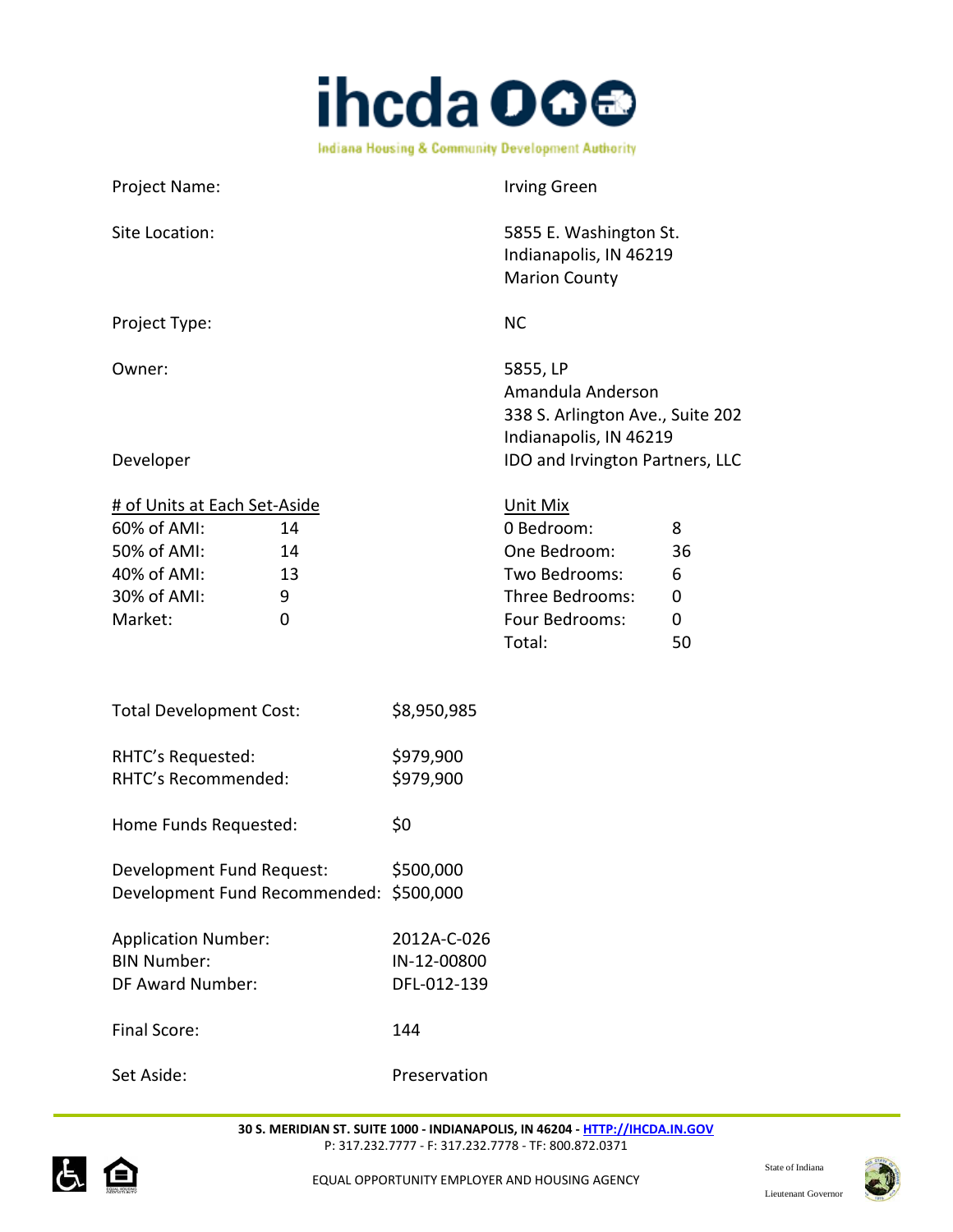

Project Name: Case of Contract Contract Apartments Site Location: 530 N. Holmes Ave. Indianapolis, IN 46222 Marion County Project Type: NC Owner: Lincoln Apartments Veteran Housing LP Mr. Keith Broadnax 320 N. Meridian St., Suite 516 Indianapolis, IN 46204 Developer **Building Blocks Non-Profit Housing** Corporation

| # of Units at Each Set-Aside            |    |                      | Unit Mix        |    |
|-----------------------------------------|----|----------------------|-----------------|----|
| 60% of AMI:                             | 19 |                      | 0 Bedroom:      | 25 |
| 50% of AMI:                             | 18 |                      | One Bedroom:    | 50 |
| 40% of AMI:                             | 19 |                      | Two Bedrooms:   | 0  |
| 30% of AMI:                             | 19 |                      | Three Bedrooms: | 0  |
| Market:                                 | 0  |                      | Four Bedrooms:  | 0  |
|                                         |    |                      | Total:          | 75 |
|                                         |    |                      |                 |    |
| <b>Total Development Cost:</b>          |    | \$11,335,532         |                 |    |
|                                         |    |                      |                 |    |
| RHTC's Requested:                       |    | \$1,156,779          |                 |    |
| RHTC's Recommended:                     |    | \$1,156,779          |                 |    |
|                                         |    | \$0                  |                 |    |
| Home Funds Requested:                   |    |                      |                 |    |
| Development Fund Request:               |    | \$400,000            |                 |    |
| Development Fund Recommended: \$300,000 |    |                      |                 |    |
|                                         |    |                      |                 |    |
| <b>Application Number:</b>              |    | 2012A-C-031          |                 |    |
| <b>BIN Number:</b>                      |    | IN-12-00900          |                 |    |
| DF Award Number:                        |    | DFG-012-128          |                 |    |
|                                         |    |                      |                 |    |
| Final Score:                            |    | 125.25               |                 |    |
|                                         |    |                      |                 |    |
| Set Aside:                              |    | <b>Housing First</b> |                 |    |



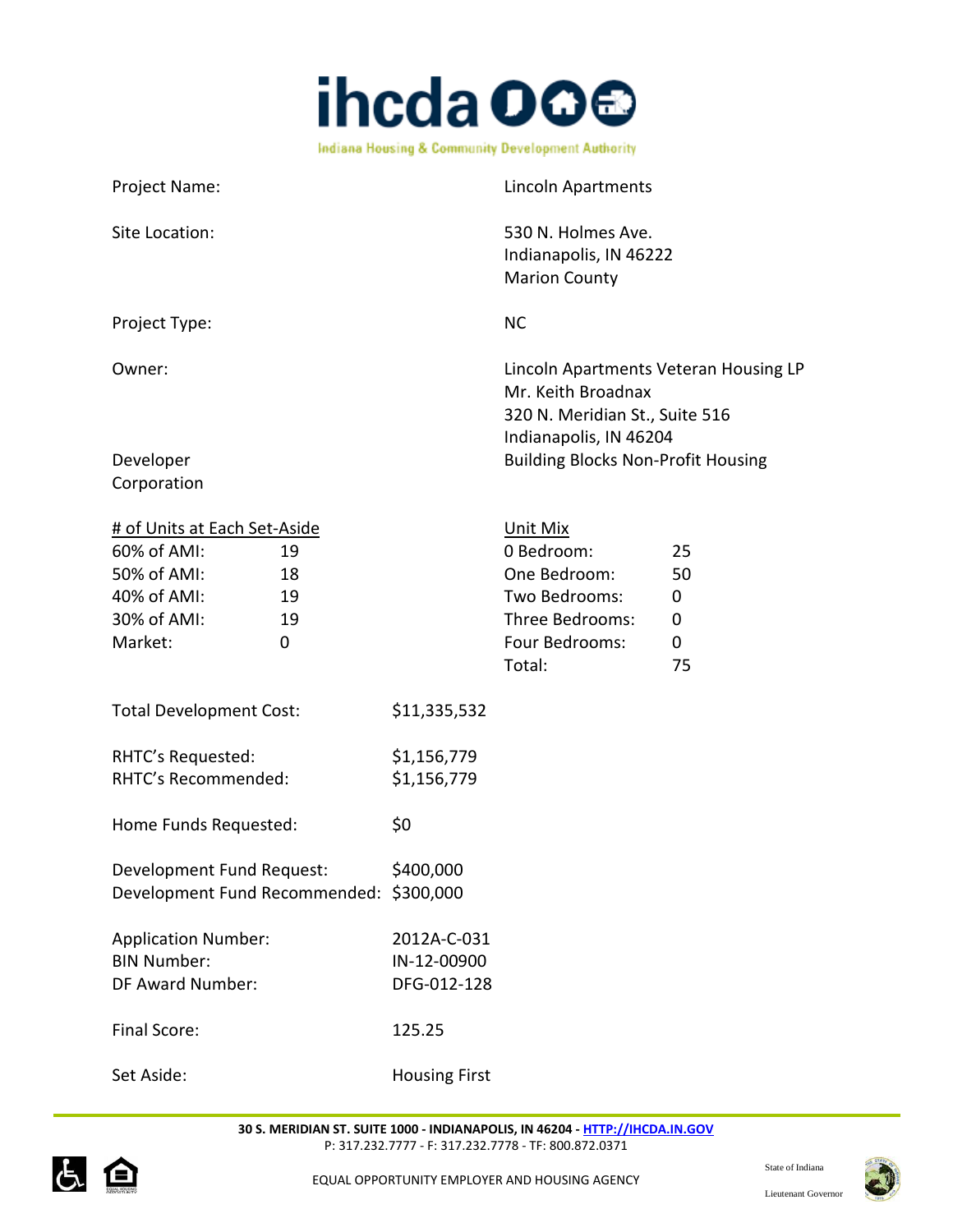

Project Name: Contract Name: Contract Name and Lofts at Roberts Site Location: 420 S. High St. Muncie, IN 47305 Delaware County Project Type: Research Management of the Research of the Research of the Research of the Research of the Research of the Research of the Research of the Research of the Research of the Research of the Research of the Resea Owner: Charles Communication of the Miller-Valentine Apartments III LLC Brian McGeady 9349 WaterStone Blvd. Cincinnati, OH 45249 Developer **Developer Development LLC** # of Units at Each Set-Aside Unit Mix 60% of AMI: 37 0 Bedroom: 0 50% of AMI: 24 One Bedroom: 56 40% of AMI: 19 Two Bedrooms: 27 30% of AMI: 3 Three Bedrooms: 0 Market: 0 0 Four Bedrooms: 0 Total: 83

| <b>Total Development Cost:</b> | \$15,534,193 |
|--------------------------------|--------------|
| RHTC's Requested:              | \$1,333,905  |
| RHTC's Recommended:            | \$1,333,905  |

Home Funds Requested: \$0

| Development Fund Request:               | \$500,000 |
|-----------------------------------------|-----------|
| Development Fund Recommended: \$250,000 |           |

| <b>Application Number:</b> | 2012A-C-033 |
|----------------------------|-------------|
| <b>BIN Number:</b>         | IN-12-01000 |
| DF Award Number:           | DFL-012-140 |
| Final Score:               | 153.5       |

Set Aside: Small City



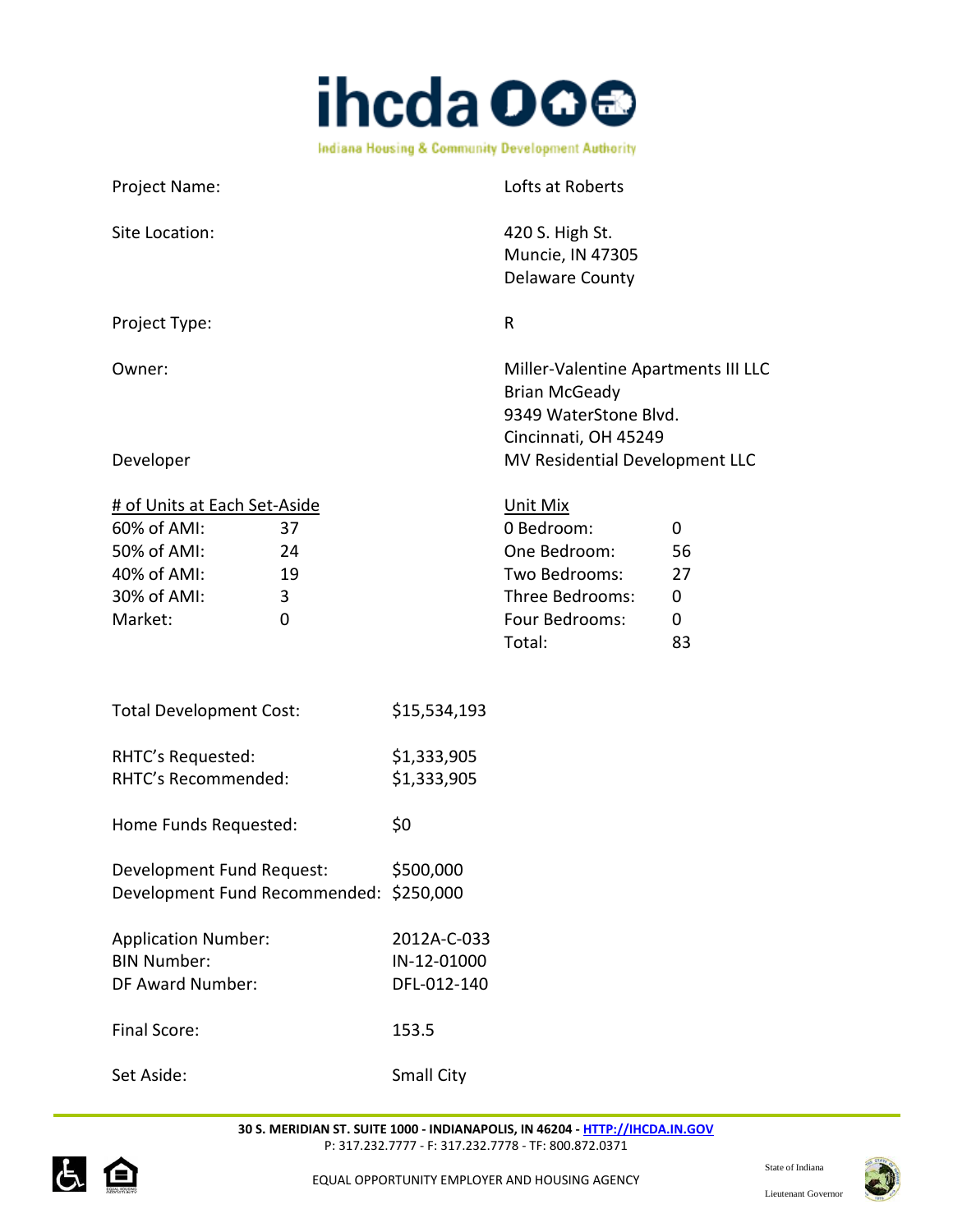

Project Name: Name: Ryker Reserve Site Location: 1825 Laverne Ave. Fort Wayne, IN 46805 Allen County Project Type: NC/R Owner: Communication of the Ryker Reserve, L.P. Edward E. Keller, Jr. 4530 Merchant Rd. Fort Wayne, IN 46818 Developer **Network CONFIDENTIFY CONFIDENTIFY Keller Development, Inc.** # of Units at Each Set-Aside Unit Mix 60% of AMI: 17 0 Bedroom: 0 50% of AMI: 19 One Bedroom: 12 40% of AMI: 17 Two Bedrooms: 53 30% of AMI: 12 Three Bedrooms: 0 Market: 0 0 Four Bedrooms: 0 Total: 65 Total Development Cost: \$9,655,739 RHTC's Requested: \$974,365 RHTC's Recommended: \$942,685 Home Funds Requested: \$0 Development Fund Request: \$0 Application Number: 2012A-C-052 BIN Number: IN-12-01100 Final Score: 154.75



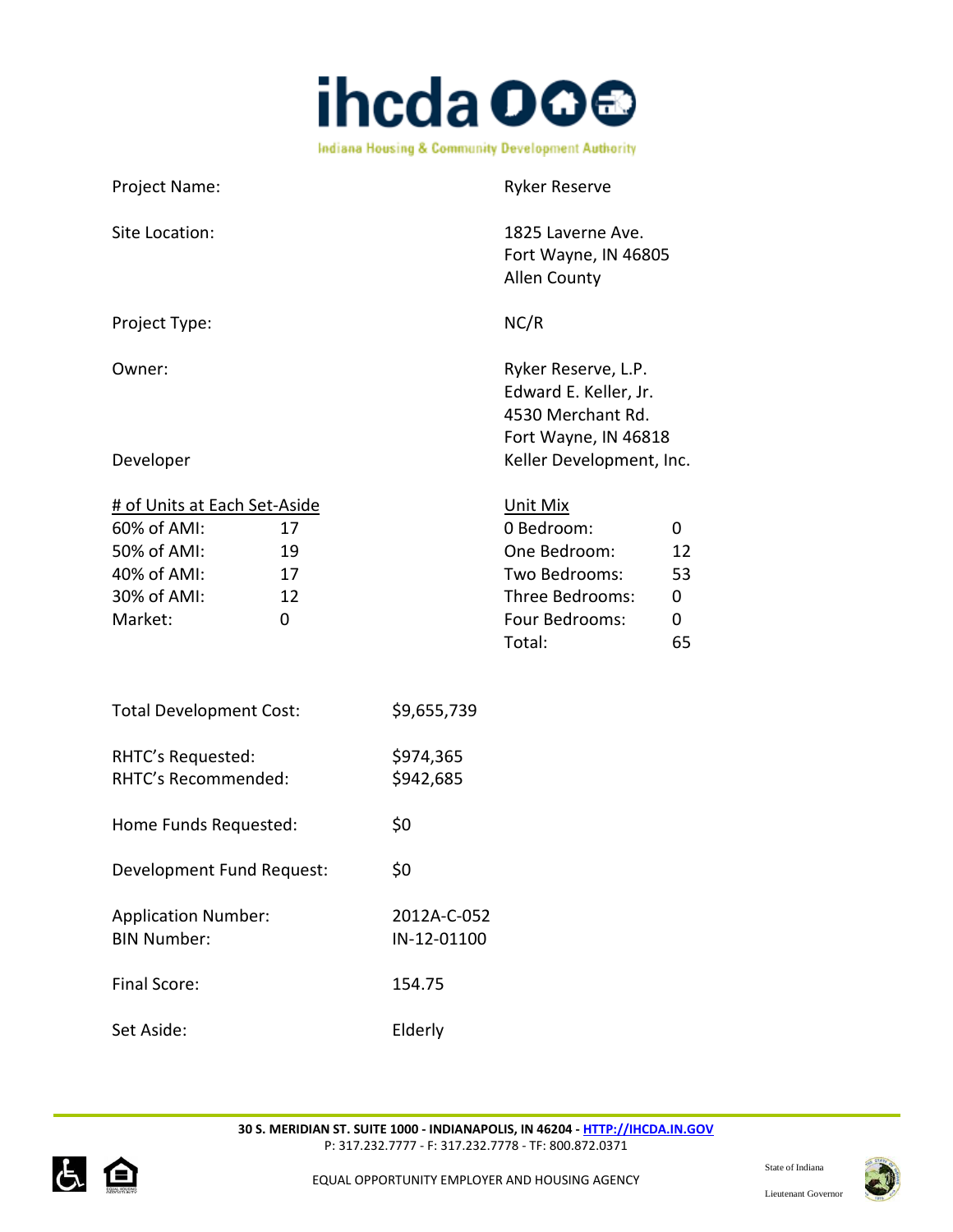

Project Name: Stalker School Apartments Site Location: 1429 8th St. Bedford, IN 47421 Lawrence County Project Type: AR Owner: Stalker School Apartments, L.P. David L. Miller 500 W. Main St. Mitchell, IN 47446 Developer Hoosier Uplands Economic Development Corporation # of Units at Each Set-Aside Unit Mix 60% of AMI: 6 0 Bedroom: 0 50% of AMI: 5 5 000 0ne Bedroom: 0 40% of AMI: 6 Two Bedrooms: 21 30% of AMI: 4 Three Bedrooms: 0 Market: 0 0 0 Four Bedrooms: 0 Total: 21

Set Aside: Qualified Not-For-Profit

Total Development Cost: \$5,085,040

RHTC's Requested: \$526,823 RHTC's Recommended: \$526,823

Home Funds Recommended: \$250,000

Development Fund Request: \$390,000

Application Number: 2012A-C-055 BIN Number: IN-12-01200 HOME Award Number: CH-011-006

Final Score: 158.75

Home Funds Requested: \$0

Development Fund Recommended: \$0



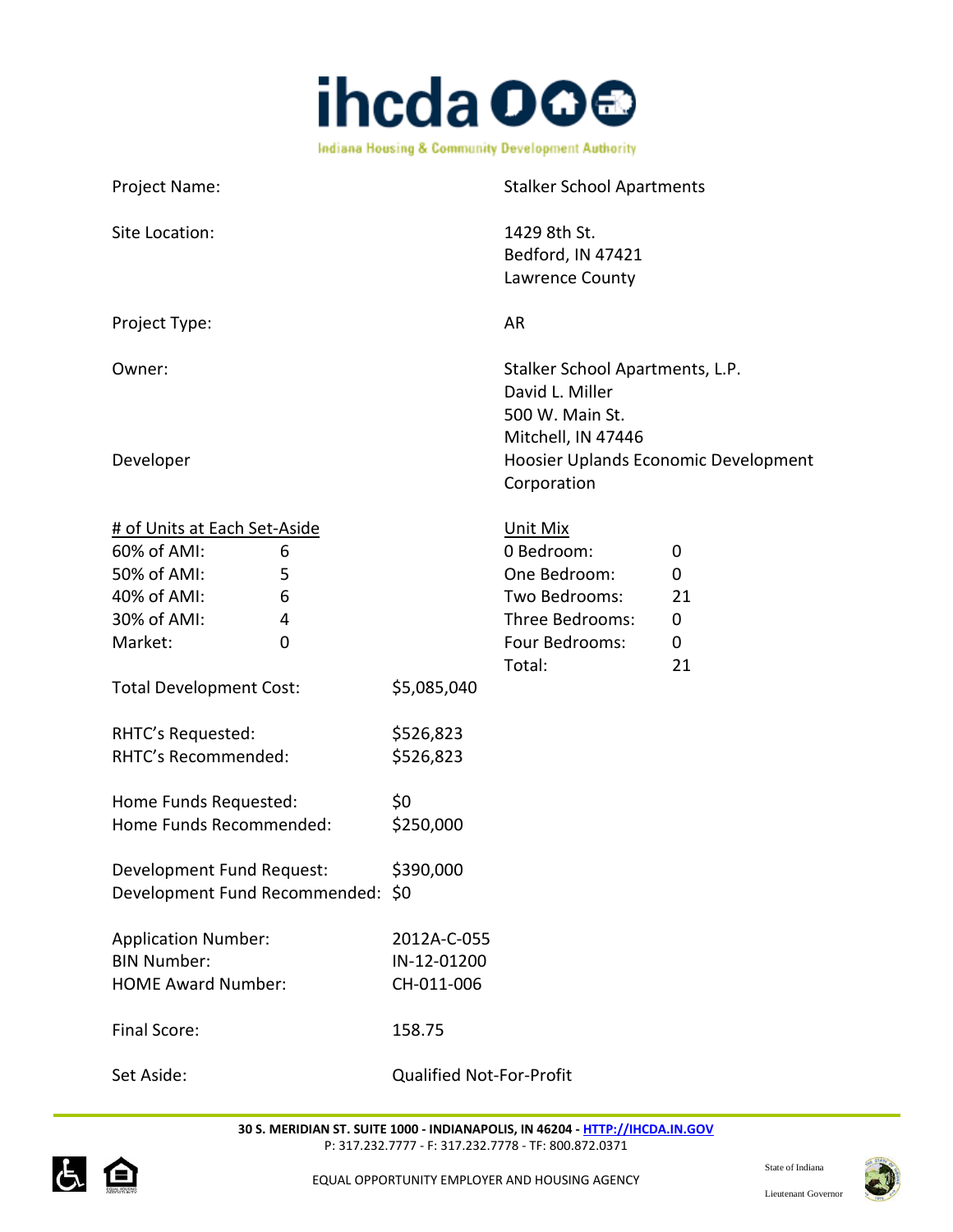

| Project Name:                           |    |             | The Landing                                                                  |    |
|-----------------------------------------|----|-------------|------------------------------------------------------------------------------|----|
| Site Location:                          |    |             | NE Corner of Water & Main<br>Mt. Vernon, IN 47620<br>Posey County            |    |
| Project Type:                           |    |             | <b>NC</b>                                                                    |    |
| Owner:                                  |    |             | The Landing, LP<br>Michelle Hudson<br>431 E. 4th St.<br>Mt. Vernon, IN 47620 |    |
| Developer                               |    |             | J. Higgs development, LLC & 21st Century<br>Leadership                       |    |
| # of Units at Each Set-Aside            |    |             | <b>Unit Mix</b>                                                              |    |
| 60% of AMI:                             | 13 |             | 0 Bedroom:                                                                   | 0  |
| 50% of AMI:                             | 13 |             | One Bedroom:                                                                 | 34 |
| 40% of AMI:                             | 11 |             | Two Bedrooms:                                                                | 12 |
| 30% of AMI:                             | 9  |             | Three Bedrooms:                                                              | 0  |
| Market:                                 | 0  |             | Four Bedrooms:                                                               | 0  |
|                                         |    |             | Total:                                                                       | 46 |
| <b>Total Development Cost:</b>          |    | \$8,655,977 |                                                                              |    |
| RHTC's Requested:                       |    | \$900,000   |                                                                              |    |
| RHTC's Recommended:                     |    | \$900,000   |                                                                              |    |
|                                         |    |             |                                                                              |    |
| Home Funds Requested:                   |    | \$400,000   |                                                                              |    |
| Home Funds Recommended:                 |    | \$400,000   |                                                                              |    |
|                                         |    |             |                                                                              |    |
| Development Fund Request:               |    | \$200,000   |                                                                              |    |
| Development Fund Recommended: \$200,000 |    |             |                                                                              |    |
| <b>Application Number:</b>              |    | 2012A-C-059 |                                                                              |    |
| <b>BIN Number:</b>                      |    | IN-12-01300 |                                                                              |    |
| DF Award Number:                        |    | DFL-012-141 |                                                                              |    |
| <b>HOME Award Number:</b>               |    | HM-011-017  |                                                                              |    |
|                                         |    |             |                                                                              |    |
| Final Score:                            |    | 151.5       |                                                                              |    |
|                                         |    |             |                                                                              |    |
| Set Aside:                              |    | Elderly     |                                                                              |    |
|                                         |    |             |                                                                              |    |

**30 S. MERIDIAN ST. SUITE 1000 - INDIANAPOLIS, IN 46204 - [HTTP://IHCDA.IN.GOV](http://ihcda.in.gov/)** P: 317.232.7777 - F: 317.232.7778 - TF: 800.872.0371